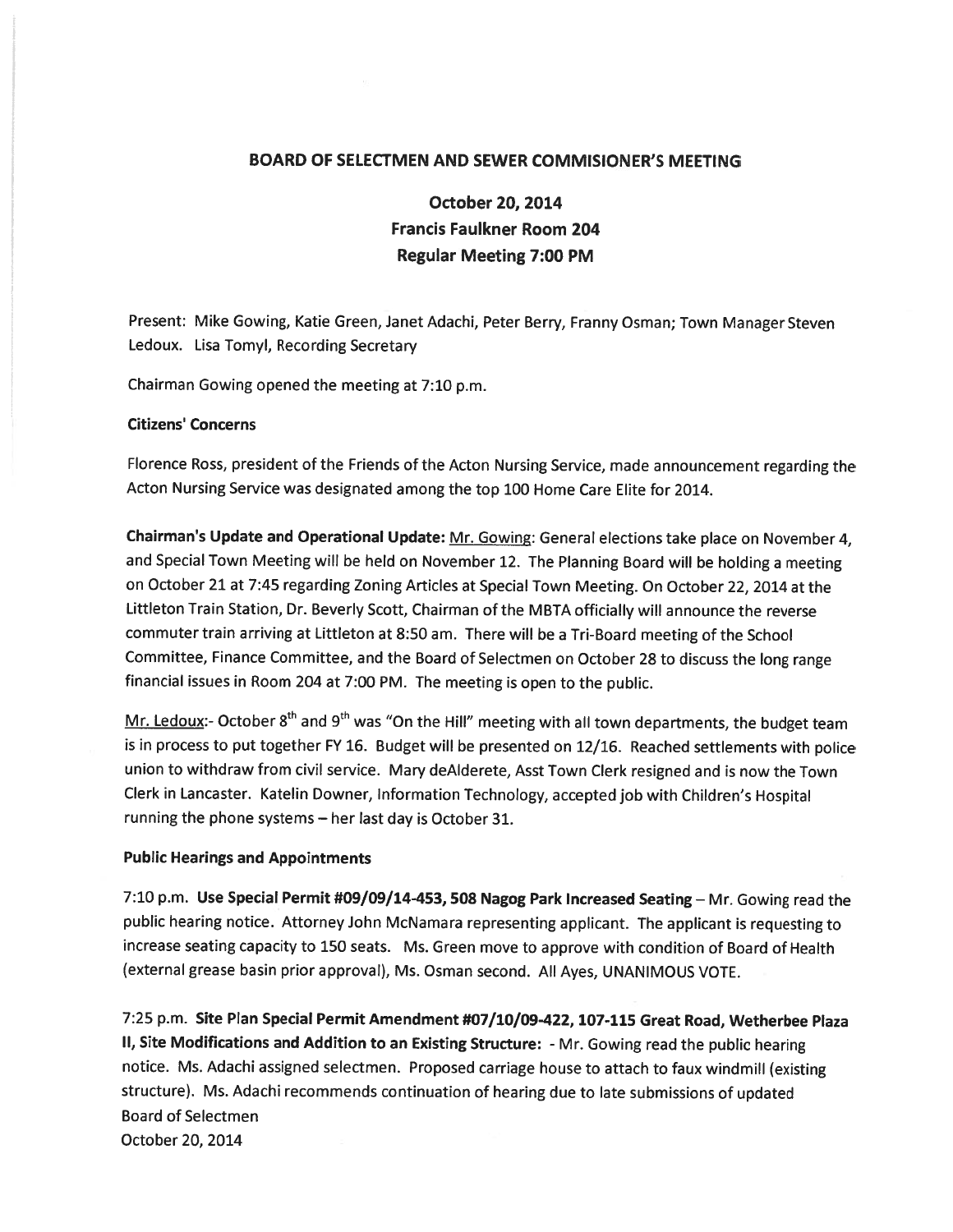department heads comments. Engineering company for Wetherbee Plaza II agrees to continuance. Mr. Bertolami was inquiring what specifically was needed for this project to move forward. Ms. Adachi read over late submissions from staff comments (received by BOS today). Ms. Adachi moved to continue to December 1, <sup>2014</sup> at 7:10 PM. Ms. Green seconded. All Ayes, UNAIMOUS VOTE.

7:40 p.m. Pegasus Tack Shop, Class II Dealers License— Mr. Gowing read the public hearing notice. Ms. Osman stated <sup>a</sup> concern with the recommendation from Planning of not having enoug<sup>h</sup> parking if allowing the Class II Dealer's License. The Applicant is requesting to supplement her income by selling trailers and tow vehicles. There are currently <sup>11</sup> parking spots at the location. Ms. Green questioned Scott Mutch, Zoning enforcement officer about required parking spots for the location. Mr. Mutch explained there is <sup>1</sup> parking space for <sup>300</sup> square feet of net floor area ratio. Taking spots away would be non-compliant in an already non-compliant lot. Mr. Berry questioned the application of the name of the corporation — it was listed as <sup>a</sup> d/b/a of Village Subaru. Mr. Bertolami was listed as the member of the board, and Ms. O'Conner was not. Mr. Berry move to deny application reques<sup>t</sup> for Class II Dealers License, Ms. Green, seconded. All Ayes — UNANIMOUS VOTE.

7:50 p.m. Full liquor License Transfer, Concord Brewery, Inc., <sup>5</sup> Strawberry Hill Road: Mr. Gowing read the public hearing notice. Application for All Alcohol transfer from Sprigs Restaurant. Ms. Green moved to approve transfer of All Alcohol License, Mr. Berry seconded, All Ayes, UNANIMOUS VOTE.

7:55 p.m. Common Victualler License, Concord Brewery, Inc., <sup>5</sup> Strawberry Hill Road. Mr.Gowing read the public hearing notice. Ms. Green moved approve common victualler, Mr. Berry seconded, All Ayes, UNANIMOUS VOTE.

#### Selectmen's Business

Board of Selectmen to Review Special Town Meeting Warrant Articles and Take Positions on Articles Andy McGee, Acton Conservation Committee gave <sup>a</sup> short presentation regarding the warrant article #21 - Land Acquisition, Dunn Conservation Land. Selectmen were assigned warrant articles, all articles were voted upon. Article 17 and 22 were removed from the warrant — article 17 was <sup>a</sup> <sup>p</sup>laceholder and <sup>21</sup> may move to Spring Annual Town Meeting.

Kelly's Corner Improvement Initiative Update, Kelly's Corner Steering Committee - an update was presented regarding updates with the Kelly's Corner Steering Committee. Possibility of Zoning bylaw changes for <sup>a</sup> potential special town meeting in the fall of 2015.

## Selectmen's Reports:

Ms. Adachi: Acton-Boxborough Cultural Council – Meeting tonight: updates re finances (grant payouts for FY14), NARA sculpture, etc. Looking for webmaster.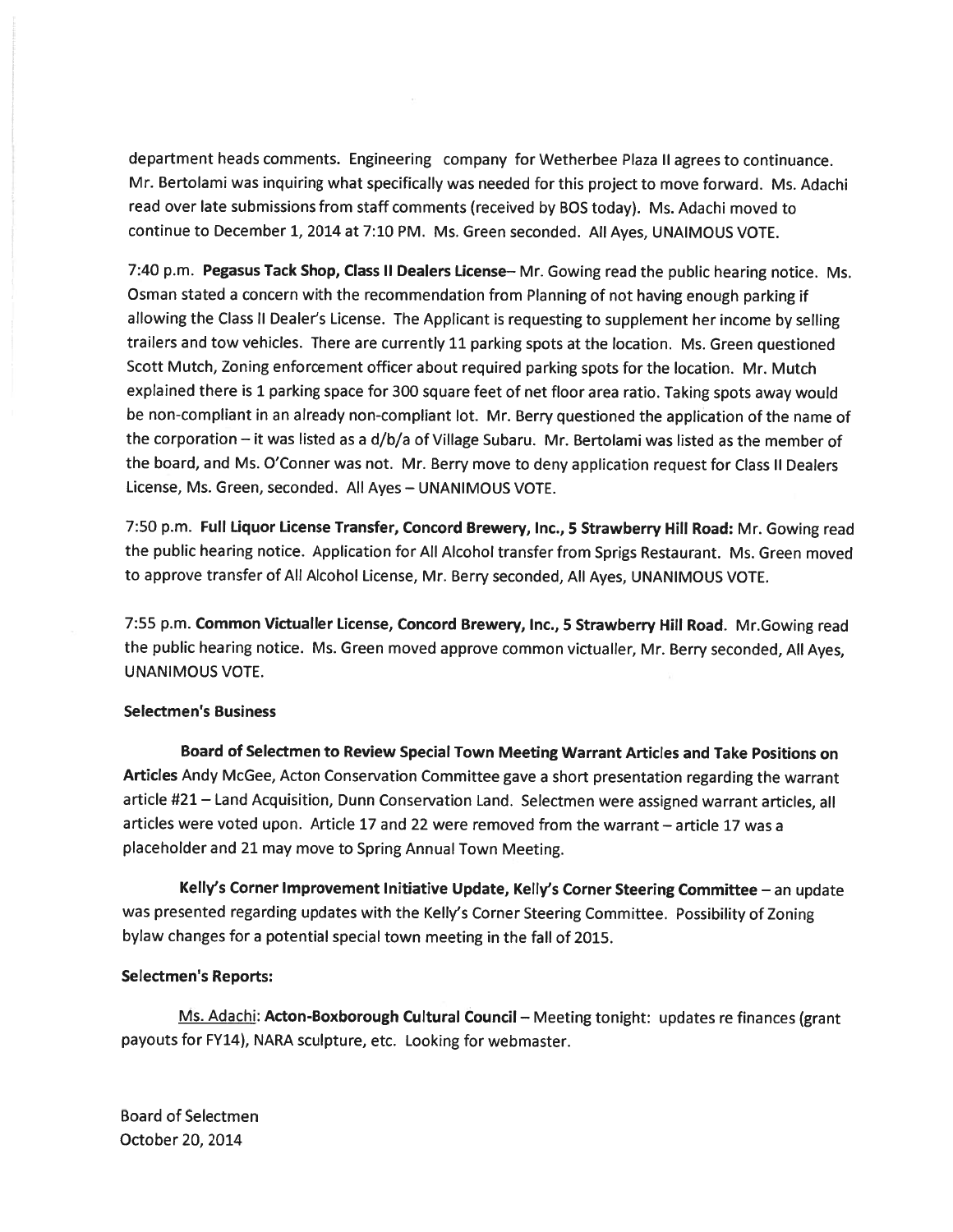Acton Water District — Meeting tonight: groundwater protection bylaw amendment, 37 Knox Trail status, update on South Acton treatment plant construction.

Conservation Commission, 10/15 — Caught tail-end of discussion of Arboretum parking lot project. Town staff will need to address abutters' concerns, which are mostly beyond Commission's jurisdiction.

Finance Committee — Meeting tomorrow. Agenda similar to that for 10/14 meeting:

- Tax relief proposal - vote postponed due to need for perspective of Finance Department and more information as to who would qualify, how much relief, etc. Proposal for appropriation of 200K for assessor to apply for tax relief: minimum 10-year residency as of 1/2014; circuit breaker applied but relief insufficient; FY14 taxes exceeded 10% of income. Committee members expresse<sup>d</sup> concern that residents who were house-rich, cash-poor, and who have other options available to them, could quickly deplete funds.

- POV for FY16: Discussion of tax rate, reserves level, propose<sup>d</sup> use of stabilization fund.

-Committee repor<sup>t</sup> on Community Preservation Committee: Surcharge receipts "833K, open space fund balance@1.6M. Matching probably will be lower; additional legislature appropriation of up to 25M of surplus, if any (see MMA breakfast discussion, below).

Land Stewardship Committee — Meeting tomorrow.

Water Resources Advisory Committee — Meeting 10/22 about draft bylaw, postponement to <sup>2015</sup> Annual Town Meeting.

Diversity Coalition, 10/15 — See Ms. Osman's report.

Safety Net, 10/16 — Mr. Gowing also attended. Discussion of propose<sup>d</sup> mission, vision. Some participants would like to see more action demonstrating group's effectiveness. Group actually has had positive impact, but needs to look back periodically, identify successes resulting from service-providers coming together to share information.

MA Municipal Association Legislative Breakfast meeting, 10/17, Bedford Town Hall — Mr. Gowing, Mr. Berry also attended. Formal legislative session done but informal work continues. Significant efforts for FY14:

-Gun violence legislation, significant for police and schools

-Economic development legislation, though cap remains on liquor licenses, and lifting that is MMA priority for FY15

-Revival of Foundation Budget Review Committee, with expectation of long overdue update of formula for school foundation budget (created by law 1993) and related school aid; increasing number of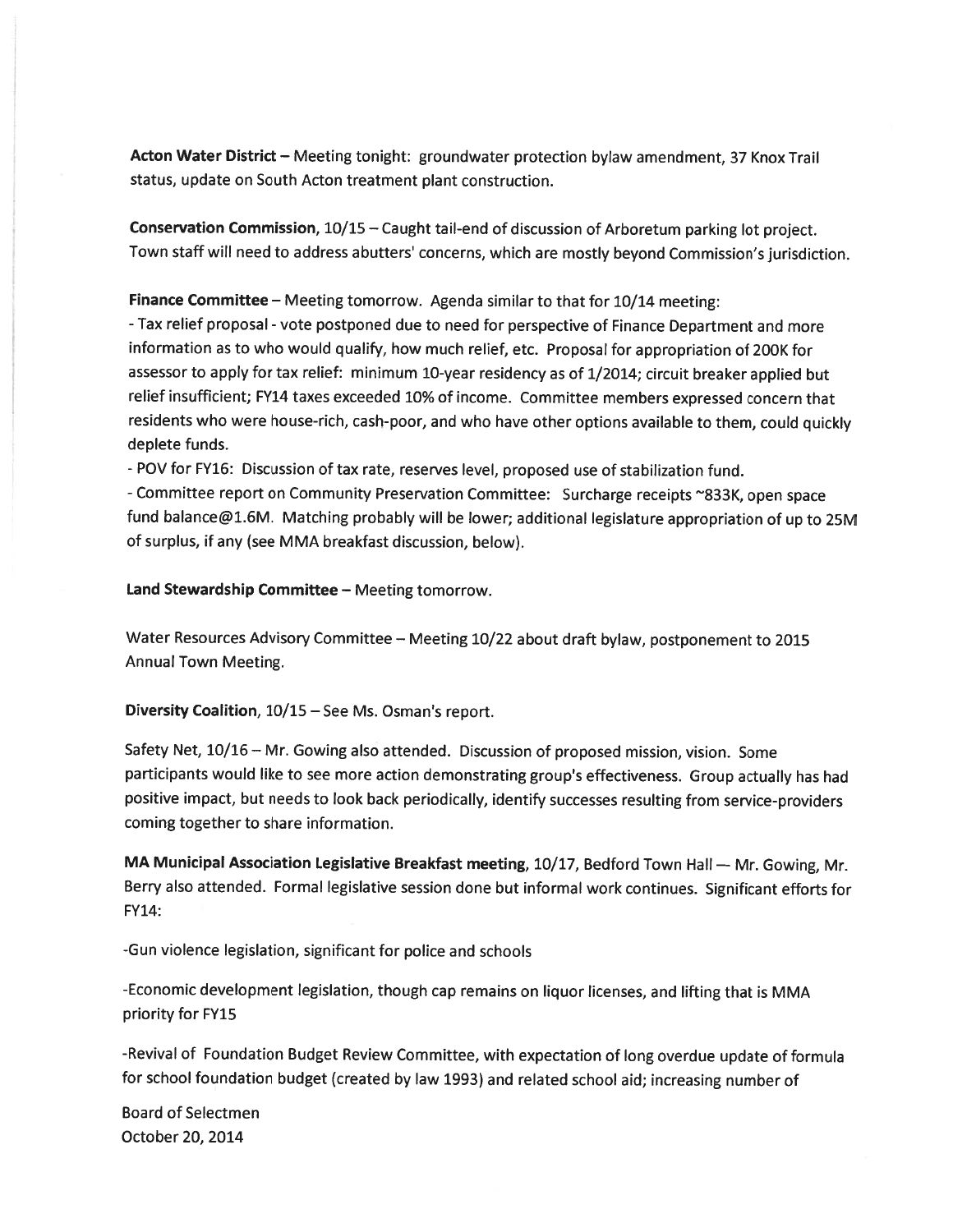districts ge<sup>t</sup> minimum aid and rely increasingly on municipal property taxes to fund what state aid does not cover. Rep. Peisch (Weston) said initial focus will be on special education and health benefits costs, which original formula underestimated; 3-4 hearings between now and February.

-CPA funding for FY15 — authorization of up to 25M budget surplus to supplement deed excise revenues. Would amount to 45% match. But revenues looking weaker so surplus might be slim/none. Sen. Eldridge mentioned proposa<sup>l</sup> to double registry fee: same source, more \$.

-Water infrastructure legislation, thanks to Sens. Eldridge and Representative Dykema.

-Other capital funding: MMA supports 3-year authorization for ch. <sup>90</sup> funding to allow better <sup>p</sup>lanning at local level.

- OPEB -Proposed legislation went nowhere; MMA oppose<sup>d</sup> because would have mandated coverage that some municipalities didn't provide, interfered with municipal ability to change <sup>p</sup>lan provisions.

- Minuteman High travails - Need for new school, non-members sending 40% of students but not sharing in capital costs, etc. Rep. Peisch said is genera<sup>l</sup> problem with vocation-technical schools state-wide.

-Transportation - Need for alternatives to 1-person-1-car, but Sen Barrett noted need to look at not just vans, but possibility of ride-sharing using various applications, though cab companies oppose ridesharing; Bedford BOS chairman noted need for jobs transportation not just for office workers but for restaurant workers, and importance of collaboration where transportation needs involve crossing border between transportation regions.

-Other -Sen. Barrett asked if any municipal interest in November local election option; Lexington having special local election in November to fill BOS, School Committee spots; voter participation could be higher but some concern among meeting participants that local races not partisan in the way that statenational races are.

-See MMA 9/2014 repor<sup>t</sup> on 10 Partnership Policies addressing hot-button issues.

495/Metrowest, Water Resources Committee, 10/22 - Ms. Adachi and Matt Mostoller of Acton Water District will attend special presentation on draft EPA permit/regulation on stormwater and related issues.

Ms. Green: Recreation Committee met and discussed issues with NARA grill rentals since this was <sup>a</sup> new <sup>p</sup>lan, and are working out to <sup>p</sup>lan for next summer. Discussed increasing their program fees in relation to the <sup>p</sup>lanned increases in minimum wage over the next <sup>3</sup> years and how that would impact their various programs such as Camp Acton and other programs that staff minimum wage workers. Discussed capital requests the will be recommending for CPC funding.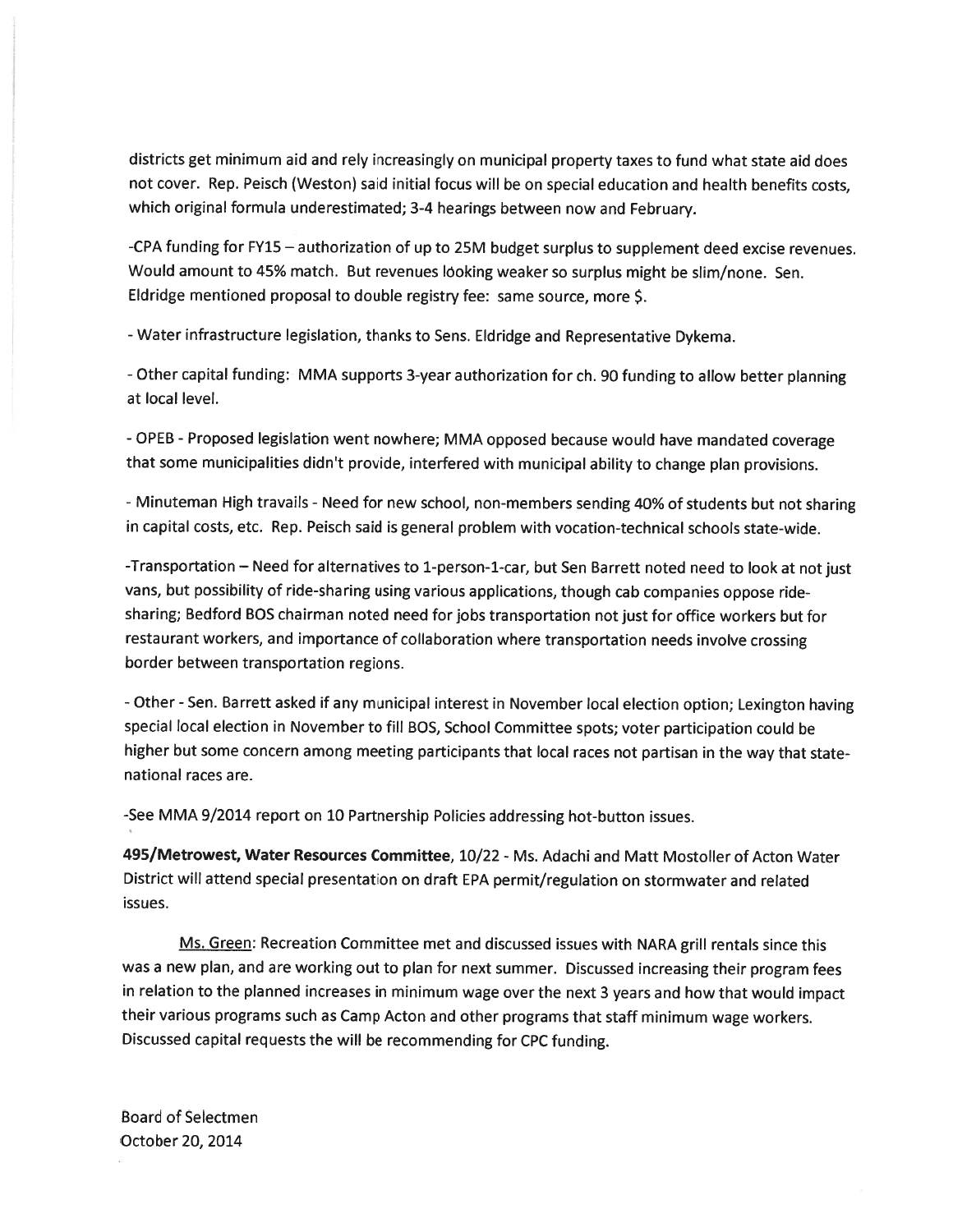Historical Commission met to discuss rehabbing the sign at Liberty Tree Farm, discussed re-introducing Archeological inventory and Preservation Bylaw for Fall Town Meeting. ALG met on 10/9/2014. School Committee met and decided to name the Elm Street basketball courts after Paul Cartright. Presentation from SPED Pac highlighted trends in special education in the school and budget implications, and discussed 5 year plans that will be presented at the upcoming Tri-Board meeting

Ms. Osman: Oct. 6 to 10 – Community Innovation Grant CIC - hard work to get it out and reach supporters and partners. Doug Halley is to be commended for the extra miles he goes! This gran<sup>t</sup> tries to move Cross Town Connect from the development stage into on-the-road service improvement. Involves fixed route to Emerson on one end and first mile/last mile from train service toward Devens on the other, developing <sup>a</sup> strategy, then testing it with making the Clock Tower Place rail shuttle go both ways. This would be the fourth of four years of funding from CIC if we ge<sup>t</sup> it.

Oct. 7 Commission on Disability- I did not attend but it met to work on its objectives for the coming year. It has been very helpful having some members who came from <sup>a</sup> business background sugges<sup>t</sup> some processes to help along the discussion.

Oct. 15 Rotary Club- I was the guest speaker and, while in the past I would have spoken only about transportation, this time <sup>I</sup> was asked to spea<sup>k</sup> briefly on transportation but otherwise go out on <sup>a</sup> limb and read my poetry. So I did.

Oct. 15- Acton-Boxborough Coalition for Diversity- We worked on finalizing our report of our year and a half's work trying to identify areas of our community where diversity issues need attention, and we discussed ways to share this report.

Oct. 16 Economic Development Committee meeting canceled.

Oct. 16 Regional Coordinating Council meeting cancelled.

Oct. 16- Listened to municipal officials' telephone briefing on Ebola by Department of Public Health and Emergency Management.

Oct. 20- Met with JD Head, Facilities for Schools, and with Ed Weiner, Transportation Manager, and discussed transportation improvement ideas and where their hurdles are. They recently purchased <sup>a</sup> <sup>77</sup> seat (regular size) school bus that is wheelchair accessible, based on the awareness that sports <sup>p</sup>layers who use wheelchairs always have to be driven separately from their teammates to meets and games. JD and <sup>I</sup> discussed ways <sup>a</sup> school-owned accessible bus could contribute to the transportation program of the town, among other issues.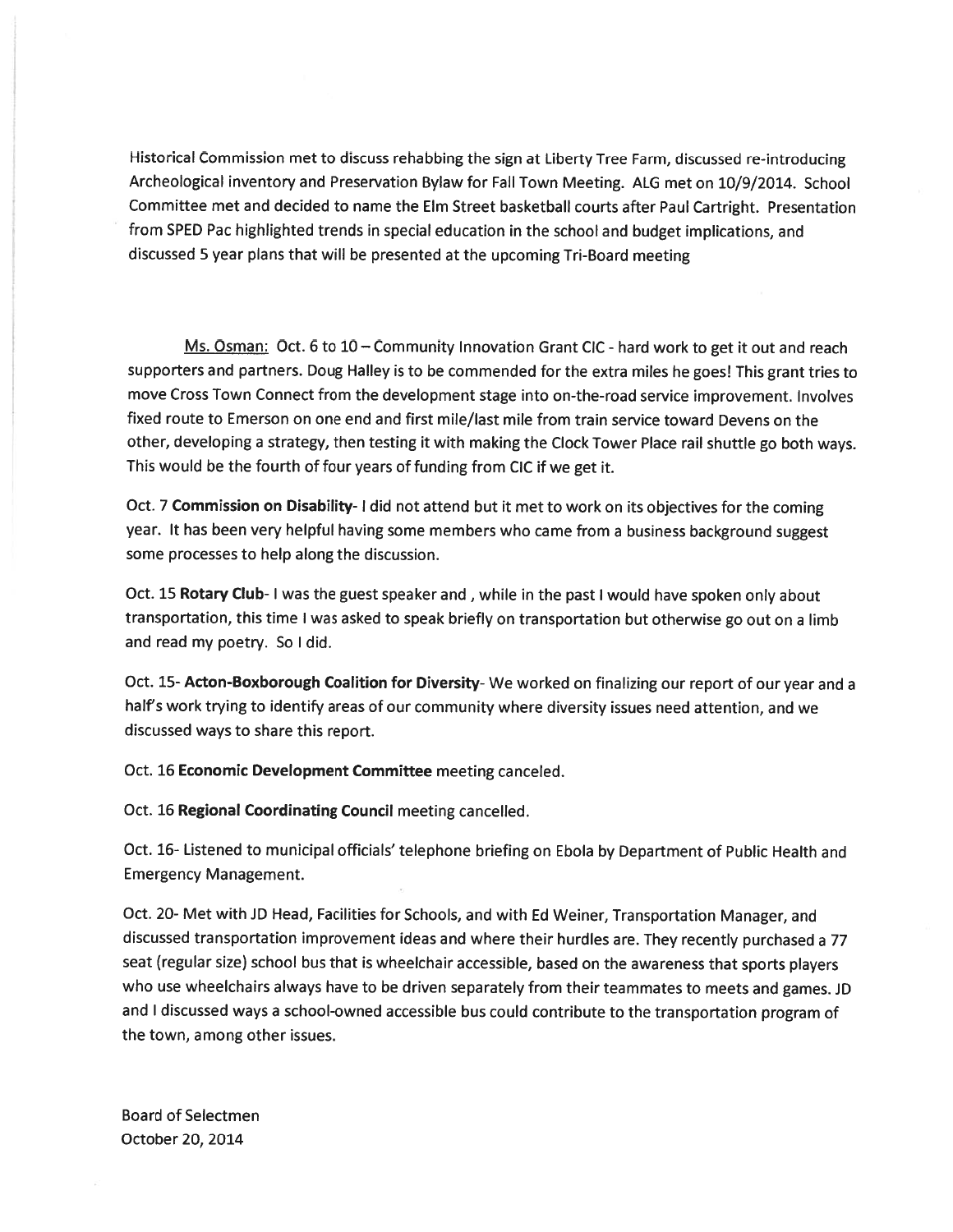Oct. 22 830 am at Littleton Station will be the celebration of the new train schedule that allows for reverse commute to this area, <sup>a</sup> boon to businesses seeking good employees who may not want or be able to live or drive out here. There will be <sup>a</sup> contingent of people starting out from Acton at 8:29 am by train and arriving in Littleton for the event, including me and also Senator Jamie Eldridge. Join us!! Meet at the South Acton train station between 8:10 and 8:25.

Mr. Gowing: Legislative Breakfast – 3 state senators (including Jamie Eldridge) and 3 state reps (including Corey) attended the MMA legislative breakfast in Bedford and discussed topics such as: chapter 70 and the formula to arrive at each town's dollar amount, OPEB reform, chapter 90 money, or UGGA, vocational and regional schools, and Ebola. The big issue in the upcoming year will be the change in leadership both in the Gov.'s office and the Senate president.

Cable Advisory board — cable advisory board discussed converting the towns signal supplied to Comcast from analog to digital and want to approach Comcast to fix <sup>a</sup> date in the near future. Comcast has been reluctant in the pas<sup>t</sup> citing competitive concerns with Verizon.

**SafetyNet** – the safety net is looking to develop a mission statement and vision for the future. In this  $1<sup>st</sup>$ meeting, the focus was set on what will success look like in the future. Some critical features were identified such as: jobs, dollars and budgeting, housing, transportation, CNA/assisted living, schools and medication.

Historic District Commission (HDC) — the historic district commission discussed the potential zoning article that they would like to bring forward but felt they were too late for the fall town meeting. They <sup>p</sup>lan on presenting it to the <sup>p</sup>lanning board/department in the near future with the goa<sup>l</sup> of getting it on annual town meeting.

ALG — ALG agreed upon <sup>a</sup> substitute moderator (Lauren Rosenzweig Morton) to shadow the meetings during Bart's leadership and filling in during his absences. We had a  $1<sup>st</sup>$  pass discussion on the spreadsheet.

Regional Transportation Advisory Commission (RTAC) — <sup>I</sup> was officially elected chair of RTAC with my term beginning in November. This will give me <sup>a</sup> vote on the MPO (along with 2 other votes in the MAGIC sub region from Bedford and Lexington).

## Consent Agenda

Ms. Osman requested to hold 9, and moved to remove full member status and move to Associate Member. Ms. Adachi seconded. All Ayes

Mr. Berry requested to hold item 12 with questions both disclosures. Mr. Berry moved to pu<sup>t</sup> back into consent Board of Selectmen October 20, 2014